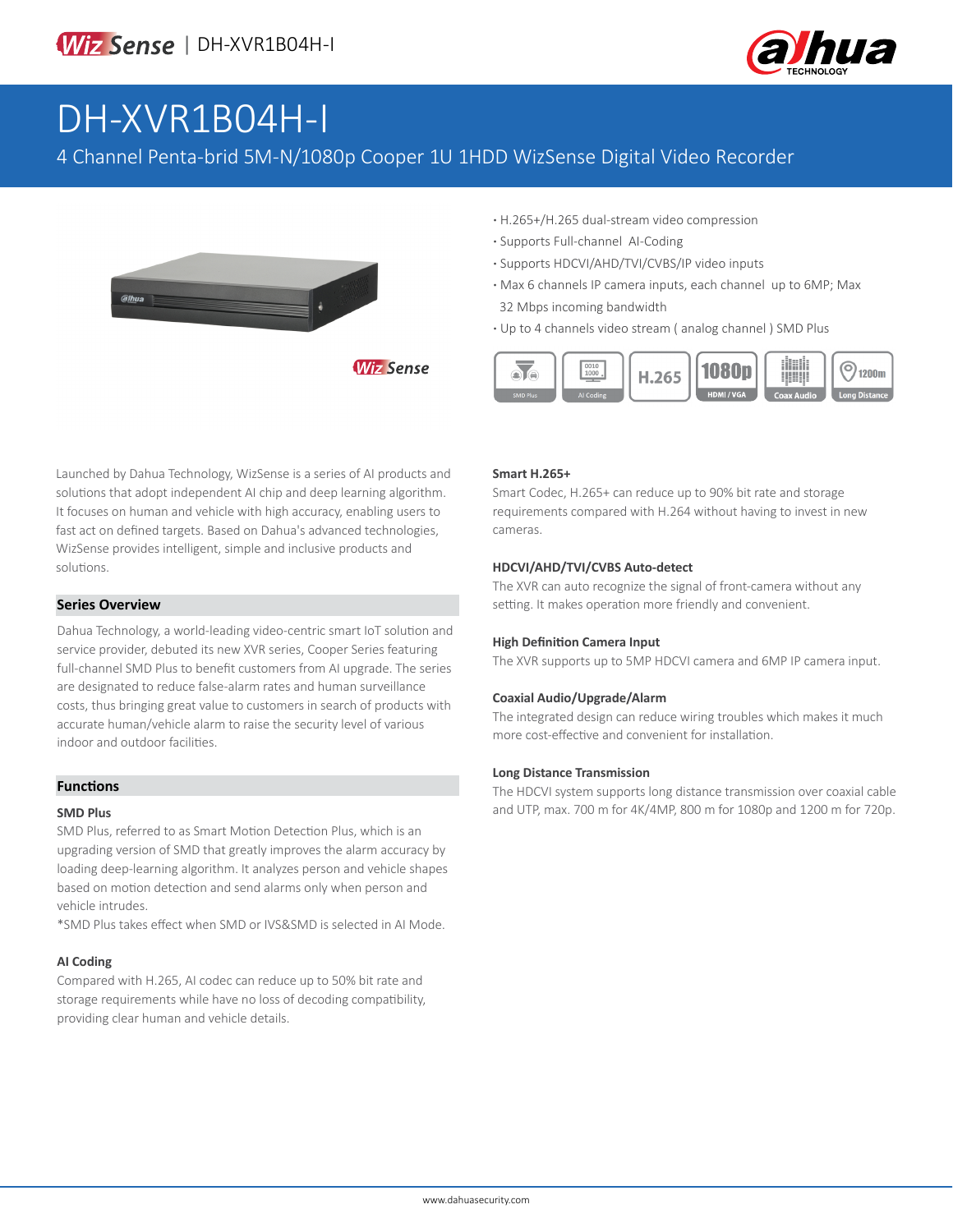### Wiz Sense | DH-XVR1B04H-I

#### **Technical Specification**

í

| System                    |                                                                                                                                                                                                          |  |
|---------------------------|----------------------------------------------------------------------------------------------------------------------------------------------------------------------------------------------------------|--|
| Main Processor            | Embedded processor                                                                                                                                                                                       |  |
| Operating System          | Embedded linux                                                                                                                                                                                           |  |
| <b>SMD Plus</b>           |                                                                                                                                                                                                          |  |
| Performance               | 4 channels                                                                                                                                                                                               |  |
| AI Search                 | Search by target classification (Human, Vehicle)                                                                                                                                                         |  |
| Video and Audio           |                                                                                                                                                                                                          |  |
| Analog Camera Input       | 4 channels, BNC                                                                                                                                                                                          |  |
| <b>HDCVI Camera Input</b> | 5MP, 4MP, 1080p@ 25/30 fps, 720p@ 50/60 fps, 720p@<br>25/30 fps                                                                                                                                          |  |
| AHD Camera Input          | 5MP, 4MP, 1080p@ 25/30 fps, 720p@ 25/30 fps                                                                                                                                                              |  |
| TVI Camera Input          | 5MP, 4MP, 1080p@25/30 fps, 720p@25/30 fps                                                                                                                                                                |  |
| CVBS Camera Input         | PAL/NTSC                                                                                                                                                                                                 |  |
| IP Camera Input           | 4+2 channels, each channel up to 6MP                                                                                                                                                                     |  |
| Audio In/Out              | $1/1$ , RCA                                                                                                                                                                                              |  |
| Two-way Talk              | Reuse audio in/out, RCA                                                                                                                                                                                  |  |
| Recording                 |                                                                                                                                                                                                          |  |
| Compression               | AI Coding/H.265+/H.265/H.264+/H.264                                                                                                                                                                      |  |
| Resolution                | 5M-N; 4M-N; 1080p; 1080N; 720p; 960H; D1; CIF                                                                                                                                                            |  |
| Record Rate               | Main stream: All channel 5M-N (1 fps-10 fps);<br>4M-N/1080p (1 fps-15 fps); 1080N/720p/960H/<br>D1/CIF (1 fps-25/30 fps)<br>Sub stream: D1/CIF (1 fps-15 fps)                                            |  |
| <b>Bit Rate</b>           | 32 kbps-6144 kbps per channel                                                                                                                                                                            |  |
| Record Mode               | Manual; Schedule (General, Continuous); MD (Video<br>detection: Motion Detection, Video Loss, Tampering);<br>Alarm; Stop                                                                                 |  |
| Record Interval           | 1 min-60 min (default: 60 min), Pre-record: 1 s-30 s,<br>Post-record: 10 s-300 s                                                                                                                         |  |
| Audio Compression         | G.711A; G.711U; PCM                                                                                                                                                                                      |  |
| Audio Sample Rate         | 8 KHz, 16 bit per channel                                                                                                                                                                                |  |
| Audio Bit Rate            | 64 kbps per channel                                                                                                                                                                                      |  |
| Display                   |                                                                                                                                                                                                          |  |
| Interface                 | 1 HDMI; 1 VGA                                                                                                                                                                                            |  |
| Resolution                | 1920 × 1080, 1280 × 1024, 1280 × 720                                                                                                                                                                     |  |
| Multi-screen Display      | When IP extension mode not enabled: 1/4<br>When IP extension mode enabled: 1/4/6                                                                                                                         |  |
| OSD                       | Camera title; Time; Video loss; Camera lock; Motion<br>detection; Recording                                                                                                                              |  |
| Network                   |                                                                                                                                                                                                          |  |
| Interface                 | 1 RJ-45 Port (100 MB)                                                                                                                                                                                    |  |
| Network Function          | HTTP; HTTPS; TCP/IP; IPv4/IPv6; Wi-Fi; 3G/4G; SNMP;<br>UPnP; RTSP; UDP; SMTP; NTP; DHCP; DNS; IP Filter;<br>PPPoE; DDNS; FTP; Alarm Server; P2P; IP Search<br>(Supports Dahua IP camera, DVR, NVS, etc.) |  |
| Max. User Access          | 128 users                                                                                                                                                                                                |  |
| Smart Phone               | iPhone; iPad; Android                                                                                                                                                                                    |  |

| Interoperability                   | ONVIF 16.12, CGI Conformant                                                                                                                                                 |  |  |
|------------------------------------|-----------------------------------------------------------------------------------------------------------------------------------------------------------------------------|--|--|
| Video Detection and Alarm          |                                                                                                                                                                             |  |  |
| <b>Trigger Events</b>              | Recording; PTZ; Tour; Video Push; Email; FTP; Snapshot;<br><b>Buzzer and Screen Tips</b>                                                                                    |  |  |
| Video Detection                    | Motion Detection, MD Zones: 396 (22 × 18), Video Loss,<br><b>Tampering and Diagnosis</b>                                                                                    |  |  |
| Alarm input                        | N/A                                                                                                                                                                         |  |  |
| Relay Output                       | N/A                                                                                                                                                                         |  |  |
| Playback and Backup                |                                                                                                                                                                             |  |  |
| Playback                           | 1/4                                                                                                                                                                         |  |  |
| Search Mode                        | Time/Date, Alarm, MD and Exact Search (accurate to<br>second)                                                                                                               |  |  |
| Playback Function                  | Play; Pause; Stop; Rewind; Fast play; Slow Play; Next<br>File; Previous File; Next Camera; Previous Camera; Full<br>Screen; Repeat; Shuffle; Backup Selection; Digital Zoom |  |  |
| Backup Mode                        | USB Device/Network                                                                                                                                                          |  |  |
| Storage                            |                                                                                                                                                                             |  |  |
| Internal HDD                       | 1 SATA port, up to 6 TB capacity                                                                                                                                            |  |  |
| eSATA                              | N/A                                                                                                                                                                         |  |  |
| Auxiliary Interface                |                                                                                                                                                                             |  |  |
| <b>USB</b>                         | 2 USB ports (USB 2.0)                                                                                                                                                       |  |  |
| <b>RS485</b>                       | N/A                                                                                                                                                                         |  |  |
| <b>RS232</b>                       | N/A                                                                                                                                                                         |  |  |
| Electrical                         |                                                                                                                                                                             |  |  |
| Power Supply                       | DC 12V/1.5A                                                                                                                                                                 |  |  |
| Power Consumption<br>(Without HDD) | < 4W                                                                                                                                                                        |  |  |
| Construction                       |                                                                                                                                                                             |  |  |
| Dimensions                         | Cooper 1U, 198.3 mm × 203.4 mm × 41.5 mm<br>$(7.81'' \times 8.01'' \times 1.63'')$                                                                                          |  |  |
| Net Weight<br>(without HDD)        | 0.55 kg (1.2 lb)                                                                                                                                                            |  |  |
| Gross Weight                       | 1.02 kg (2.25 lb)                                                                                                                                                           |  |  |
| Installation                       | Desktop installation                                                                                                                                                        |  |  |
| Environmental                      |                                                                                                                                                                             |  |  |
| <b>Operating Conditions</b>        | -10°C to +45°C (+14°F to +113°F), 0%-90% (RH)                                                                                                                               |  |  |
| <b>Storage Conditions</b>          | -20°C to +70°C (-4°F to +158°F), 0%-90% (RH)                                                                                                                                |  |  |
| Third-party Support                |                                                                                                                                                                             |  |  |
| Third-party Support                | Dahua, Arecont Vision, AXIS, Bosch, Brickcom, Canon, CP<br>Plus, Dynacolor, Honeywell, Panasonic, Pelco, Samsung,<br>Sanyo, Sony, Videotec, Vivotek, and more               |  |  |
| Certifications                     |                                                                                                                                                                             |  |  |
|                                    | FCC: Part 15 Subpart B                                                                                                                                                      |  |  |
| Certifications                     | CE: CE-LVD: EN 60950-1/IEC 60950-1<br>CE-EMC: EN 61000-3-2; EN 61000-3-3; EN 55032; EN<br>50130; EN 55024                                                                   |  |  |